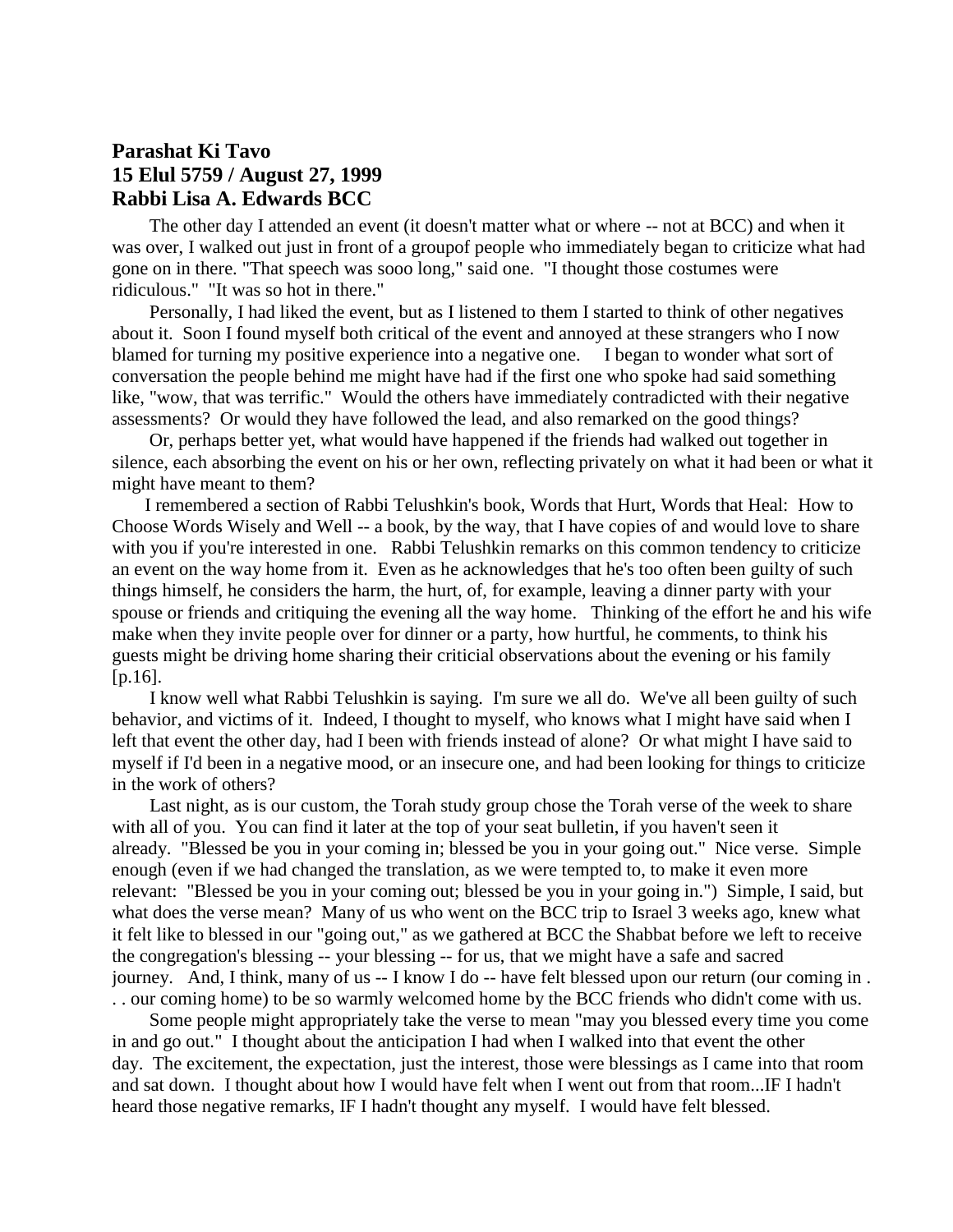I don't think the verse, "blessed may you be in your coming in and blessed may you be in your going out" is just a wish, just a hope for what God may bring us. I think it's, partly anyway, a statement about what we can bring ourselves and each other. Do we think how our words or lack of them might affect someone before we use those words or withhold them? Do we enter each new moment, each new day, each new stage of our life with enthusiasm and expectation? with interest? with curiosity? Or are we more likely to hold negative expectations? Are we expecting blessings or curses? When we leave a day, a moment, an event, a phase of our lives, are we more likely to look back with regret and criticism or appreciation, gratitude, maybe even delight?

 Later in this week's Torah portion, there is another verse. In it Moses is speaking for God to the Israelites very near the end of their 40 year journey in the wilderness. The verse is usually translated: "I led you through the wilderness forty years. . ." [Deut. 29:4]. But the Hebrew says, vaoh-leich et-khem. Not, "I led you," but "I walked with you forty years in the wilderness."

 If, when I walked out of that event the other day, I had been thinking, God is walking out of here with me, I wonder if I would have been so easily thrown by that group of critics behind me. Better yet, what if all of us had been feeling that God was walking with us?

 Those of you on the Israel trip know that we all got along really well; some of you who weren't with us have heard folks comment about it. Why was that? It wasn't that we were all perfectly matched with each other. We weren't all friends before we left, nor will we all be dear friends for the rest of our lives (though I hope we'll all be friendly and happy to see each other for the rest of our lives). Did we just happen to mesh? maybe . . . But I think it was something else. I think we felt, many of us, that we were on a sacred journey; I think we felt, many of us, that God was walking with us. . . And those among us who might not quite have felt God's presence themselves, knew and appreciated and respected the fact that others among us DID. It was wonderful, awe-inspiring, truly. . .

 But here's the trick: Can we always feel that way or is it only about going to Israel? Do we think, any of us, that God dwells only in the Holy Land, only at the Wailing Wall in Jerusalem? Do any of us think that only that place, that land, is holy, is sacred? When Moses speaks for God at the end of this week's Torah portion, God doesn't say, I walked with you in the Promised Land, God says, "I walked with you forty years in the wilderness." The wilderness is precisely NOT the Promised Land; it is the opposite of the Promised Land, and yet, there was God, walking with us in it.

 The Days of Awe will soon be upon us -- it will feel sooner to some of us than to others! -- and we are in the exact middle now of Elul, the month before the Days of Awe, the month that Jewish tradition sets aside for us to be self-reflective, to examine our lives and souls, to consider what the past year has been, who we have been in the past year. It is the month in which we are to do tshuvah -- repentance and turning. In this time of year we are to be making amends to those we have hurt, including ourselves, and we are to consider how to live our lives in the future so that we do not do such damage again. It is a month in which to figure out when in the past year we failed to remember that God was walking with us.

 While we were in Israel, I don't think God waved a magic wand over the BCC bus and said, you will all get along, you will all respect each other. I think we did that for ourselves. But the fact that we could, the fact that we wanted to, the fact that we were delighted by doing so, all that I think, is evidence that God was walking with us. It wasn't just that we wanted to feel blessed that made us feel blessed, and it wasn't just where we were and the amazing things we saw that made us feel blessed, it was the ways we appreciated one another -- our respect for one another was truly a blessing.